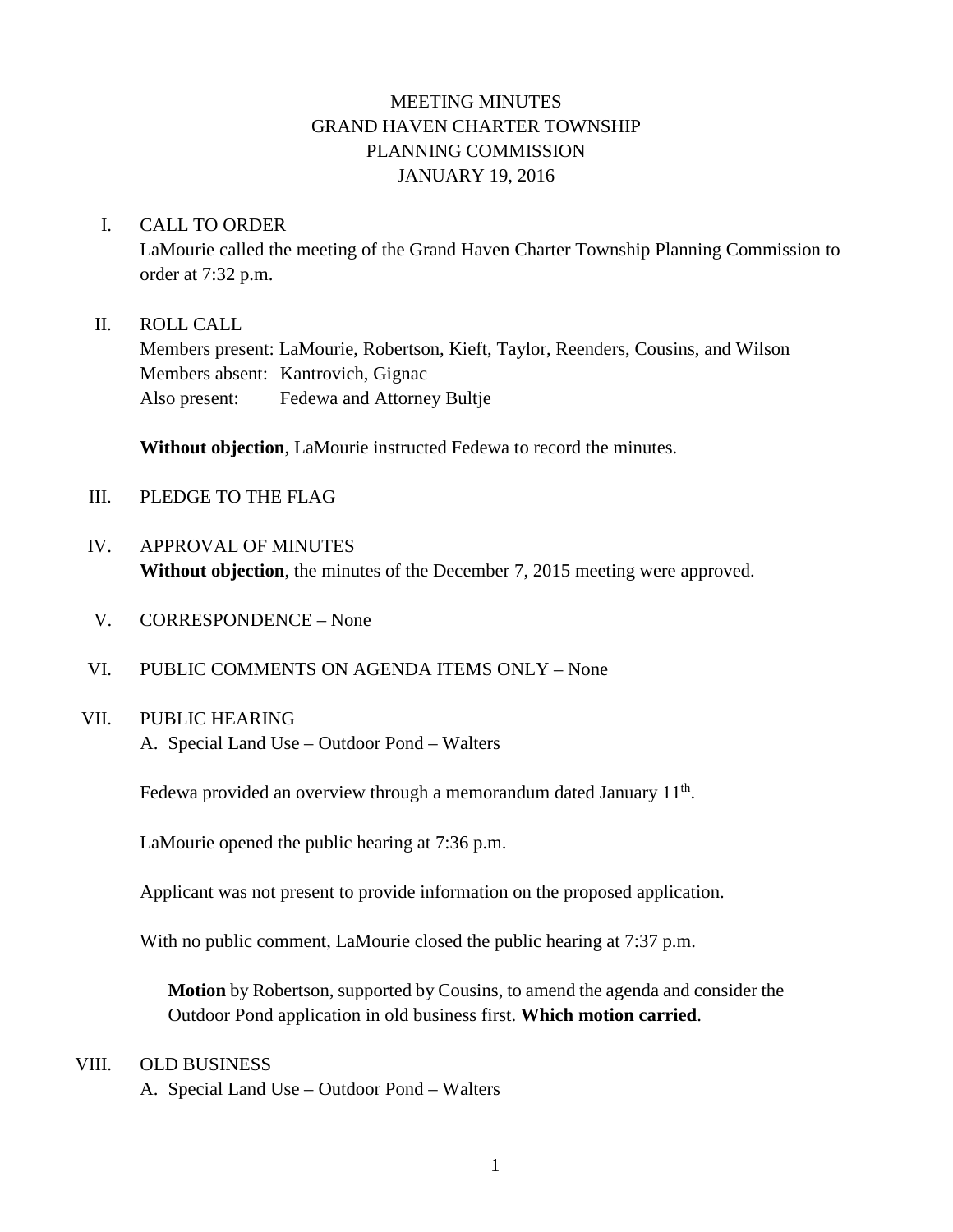The proposal was discussed by Commissioners and focused on:

- Unlikely the pond will have water during the summer months due to a low water table.
- In the event the property owner decides to deepen the pond as a result of a low water table the owner must contact staff to determine if the proposal constitutes a minor or major amendment to an approved site plan.
- Questioned the timeline of the pond construction. Staff noted the applicant cannot begin construction of the pond until the construction of the dwelling commences.

**Motion** by Robertson, supported by Wilson, to approve with conditions the Outdoor Pond Special Land Use application for parcel number 70-07-21- 200-077, based on the application meeting applicable requirements and standards set forth by the Grand Haven Charter Township Zoning Ordinance. This motion is subject to, and incorporates, the following report. Further, the approval is conditioned upon the following:

1. Prior to construction the applicant must submit an MDEQ permit for the Outdoor Pond, or provide a Letter of No Authority if a permit is not required.

#### Report

- 1. This approval is based on the affirmative findings that each of the following standards has been fulfilled:
	- A. The proposed use is consistent with, and promotes the intent and purpose of this Ordinance.
	- B. The proposed use is of such location, size, density, and character as to be compatible with adjacent uses of land and the orderly development of the district in which situated and of adjacent districts.
	- C. The proposed use does not have a substantially detrimental effect upon, nor substantially impair the value of, neighborhood property.
	- D. The proposed use is reasonably compatible with the natural environment of the subject premises and adjacent premises.
	- E. The proposed use does not unduly interfere with provision of adequate light or air, nor overcrowd land or cause a severe concentration of population.
	- F. The proposed use does not interfere or unduly burden water supply facilities, sewage collection and disposal systems, park and recreational facilities, and other public services.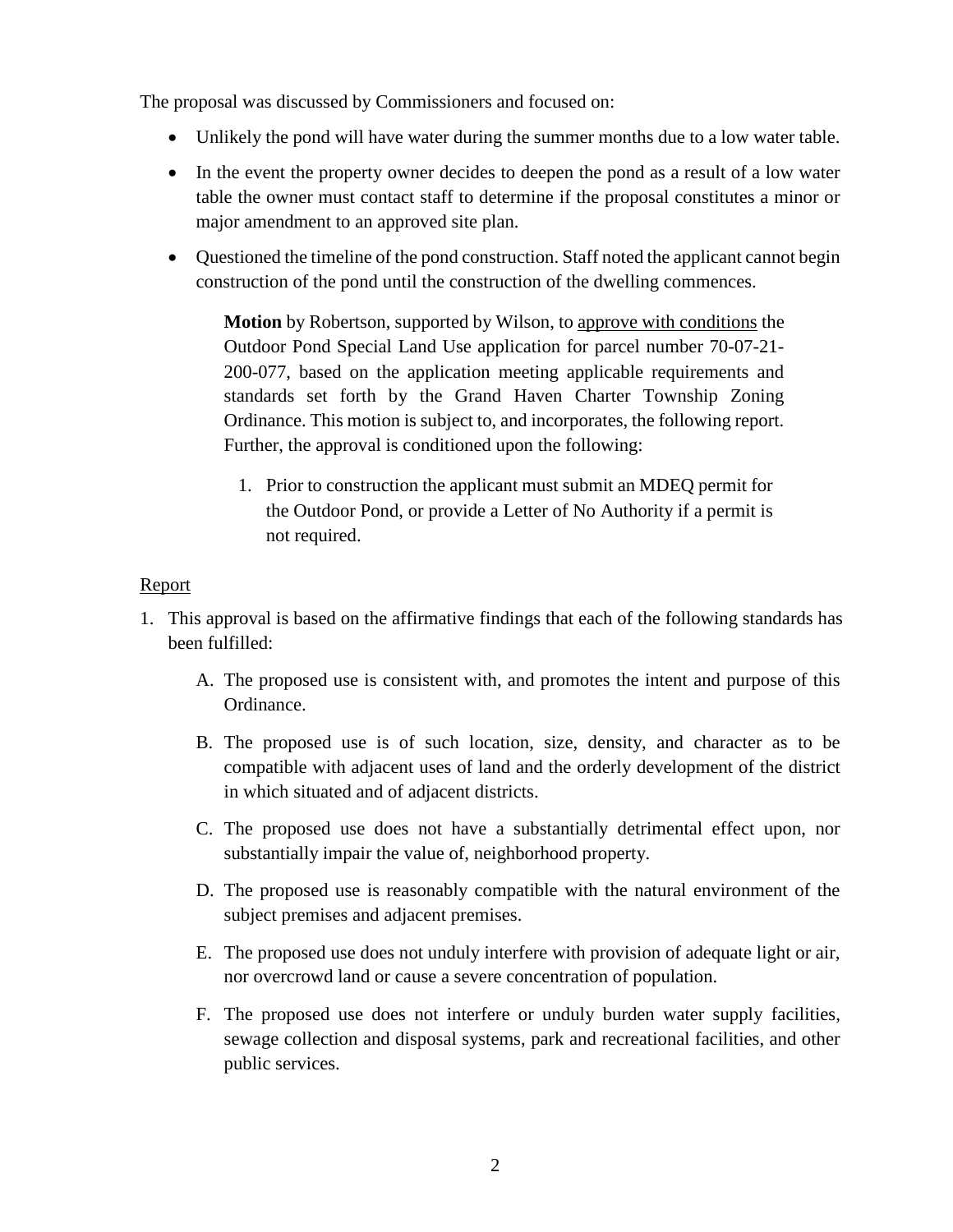- G. The proposed use is such that traffic to, from, and on the premises and the assembly of persons relation to such use will not be hazardous, or inconvenient to the neighborhood, nor unduly conflict with the normal traffic of the neighborhood, considering, among other things: safe and convenient routes for pedestrian traffic, particularly of children, the relationship of the proposed use to main thoroughfares and to streets and intersections, and the general character and intensity of the existing and potential development of the neighborhood.
- H. The proposed use is consistent with the health, safety, and welfare of the Township.
- 2. The application meets the site plan review standards of Section 23.06 of the Zoning Ordinance. Specifically, the Planning Commission finds as follows:
	- A. The uses proposed will not adversely affect the public health, safety, or welfare. Uses and structures located on the site take into account topography, size of the property, the uses on adjoining property and the relationship and size of buildings to the site.
	- B. The site will be developed so as not to impede the normal and orderly development or improvement of surrounding property for uses permitted in this ordinance.
	- C. Safe, convenient, uncontested, and well defined vehicular and pedestrian circulation is provided for ingress/egress points and within the site. Drives, streets and other circulation routes are designed to promote safe and efficient traffic operations within the site and at ingress/egress points.
	- D. The arrangement of public or private vehicular and pedestrian connections to existing or planned streets in the area are planned to provide a safe and efficient circulation system for traffic within the township.
	- E. Removal or alterations of significant natural features are restricted to those areas which are reasonably necessary to develop the site in accordance with the requirements of this Ordinance. The Planning Commission has required that landscaping, buffers, and/or greenbelts be preserved and/or provided to ensure that proposed uses will be adequately buffered from one another and from surrounding public and private property.
	- F. Areas of natural drainage such as swales, wetlands, ponds, or swamps are protected and preserved insofar as practical in their natural state to provide areas for natural habitat, preserve drainage patterns and maintain the natural characteristics of the land.
	- G. The site plan provides reasonable visual and sound privacy for all dwelling units located therein and adjacent thereto. Landscaping shall be used, as appropriate, to accomplish these purposes.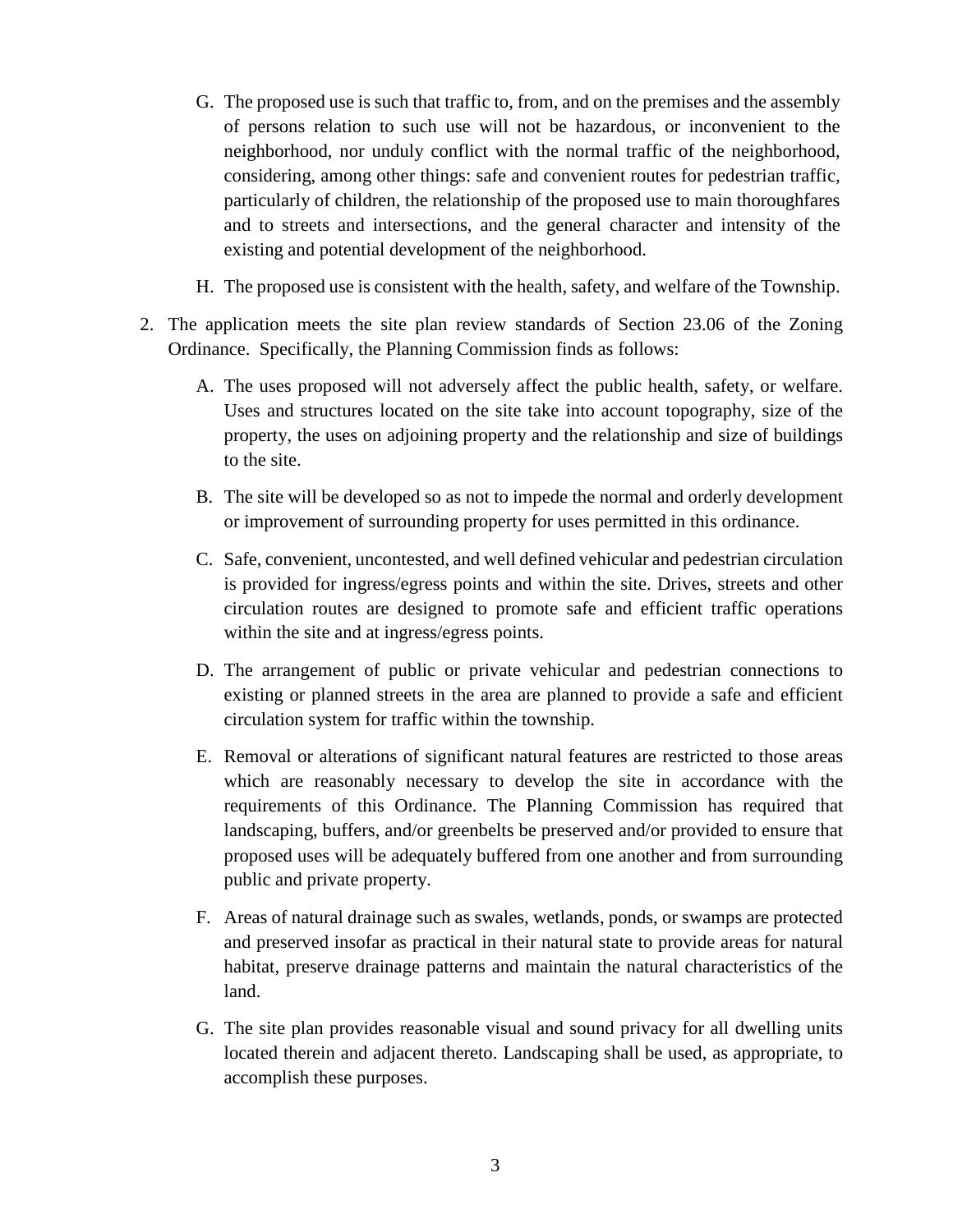- H. All buildings and groups of buildings are arranged so as to permit necessary emergency vehicle access as requested by the fire department.
- I. All streets and driveways are developed in accordance with the Ottawa County Road Commission specifications, as appropriate.
- J. Appropriate measures have been taken to ensure that removal of surface waters will not adversely affect neighboring properties or the public storm drainage system. Provisions have been made to accommodate storm water, prevent erosion and the formation of dust.
- K. Exterior lighting is arranged so that it is deflected away from adjacent properties and so it does not interfere with the vision of motorists along adjacent streets, and consists of sharp cut-off fixtures.
- L. All loading and unloading areas and outside storage areas, including areas for the storage of trash, which face or are visible from residential districts or public streets, are screened.
- M. Entrances and exits are provided at appropriate locations so as to maximize the convenience and safety for persons entering or leaving the site.
- N. The site plans conforms to all applicable requirements of County, State, Federal, and Township statutes and ordinances.
- O. The general purposes and spirit of this Ordinance and the Master Plan of the Township are maintained.

# IX. PUBLIC HEARING

B. Zoning Text Amendment – Planned Unit Development Chapter

Fedewa provided an overview through a memorandum dated January  $11<sup>th</sup>$ .

LaMourie opened the public hearing at 7:46 p.m.

Jaclyn Hansen – 11001 Lakeshore Drive, opposes the text amendment:

- Found the staff memo to be confusing as it related to diverse development pressure and the focus on the Robbins Road Sub-Area.
- Questioned if the Health Pointe project would be taxable, or tax exempt.

Richard Aubrey – 10747 Lakeshore Drive, opposes the text amendment:

- Questions the impact to Robbins Road.
- Finds typical regulations cumbersome.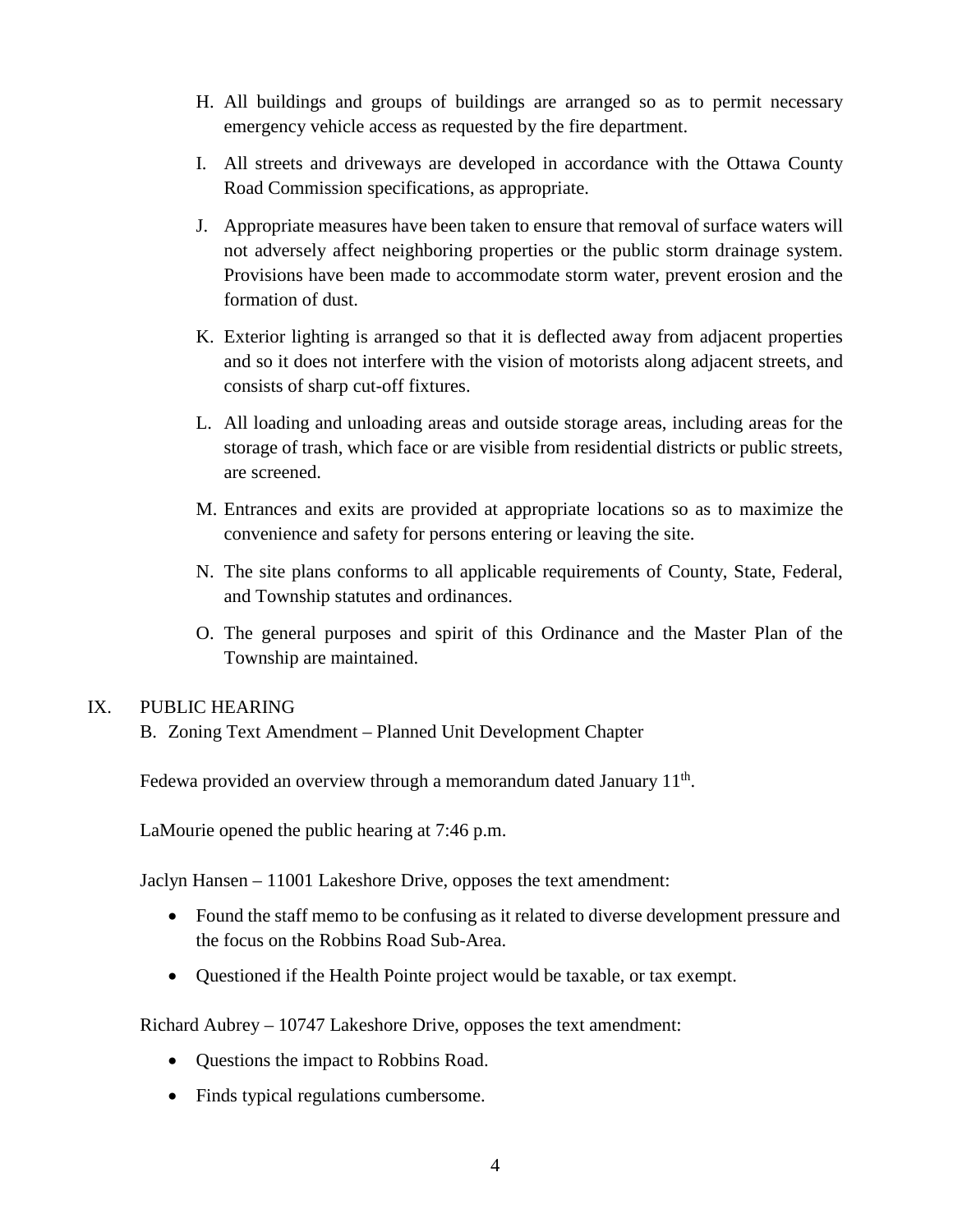Holly Lookabaugh-Deur – 16760 Lincoln Street, opposes the text amendment:

- Questions the timing of the proposed zoning text amendment ordinance.
- Unclear how, and why, 55 feet and 4 stories was selected.
- Stated her building height was restricted by the height of surrounding trees.
- The value of her business will decrease if the amendments are approved.

LaMourie closed the public hearing at 7:56 p.m.

# X. OLD BUSINESS

B. Zoning Text Amendment – Planned Unit Development Chapter

The proposal was discussed by Commissioners and focused on:

- Attorney Bultje noted the Planning Commission directed staff to draft the zoning text amendment ordinance, and the proposed amendments are not specific to the proposed Health Pointe PUD Amendment application.
- Discussed the diversification of development the Township is experiencing, and provided specific projects and recent sales as examples.
- Noted that development projects can prompt a local government to implement text amendments that were intended to be incorporated years prior.
- The Township has been planning to increase building heights for many years, which is supported by previous Master Plans that are approved by the Planning Commission and Township Board. Furthermore, the public was supportive of increased building heights during the Resilient Master Plan process.
- Vertical expansion will reduce sprawl, and accommodate growth, while protecting the valuable undeveloped land, and open space, that remains in the Township.
- Concerned the aesthetic value of the Robbins Road corridor will decrease if most buildings are 55 feet in height.
- Questioned if building heights should also be increased for industrial zoning districts, or perhaps the area should be expanded to allow greater building heights for parcels outside of the Robbins Road Sub-Area.
- Staff provided information on building heights in other municipalities in Ottawa County. One ordinance establishes a 1:1 ratio of increased height to increased building setback.
- Attorney Bultje noted the proposed 55 foot building height for Commercial PUDs within the Robbins Road Sub-Area establishes a maximum height, which negates the